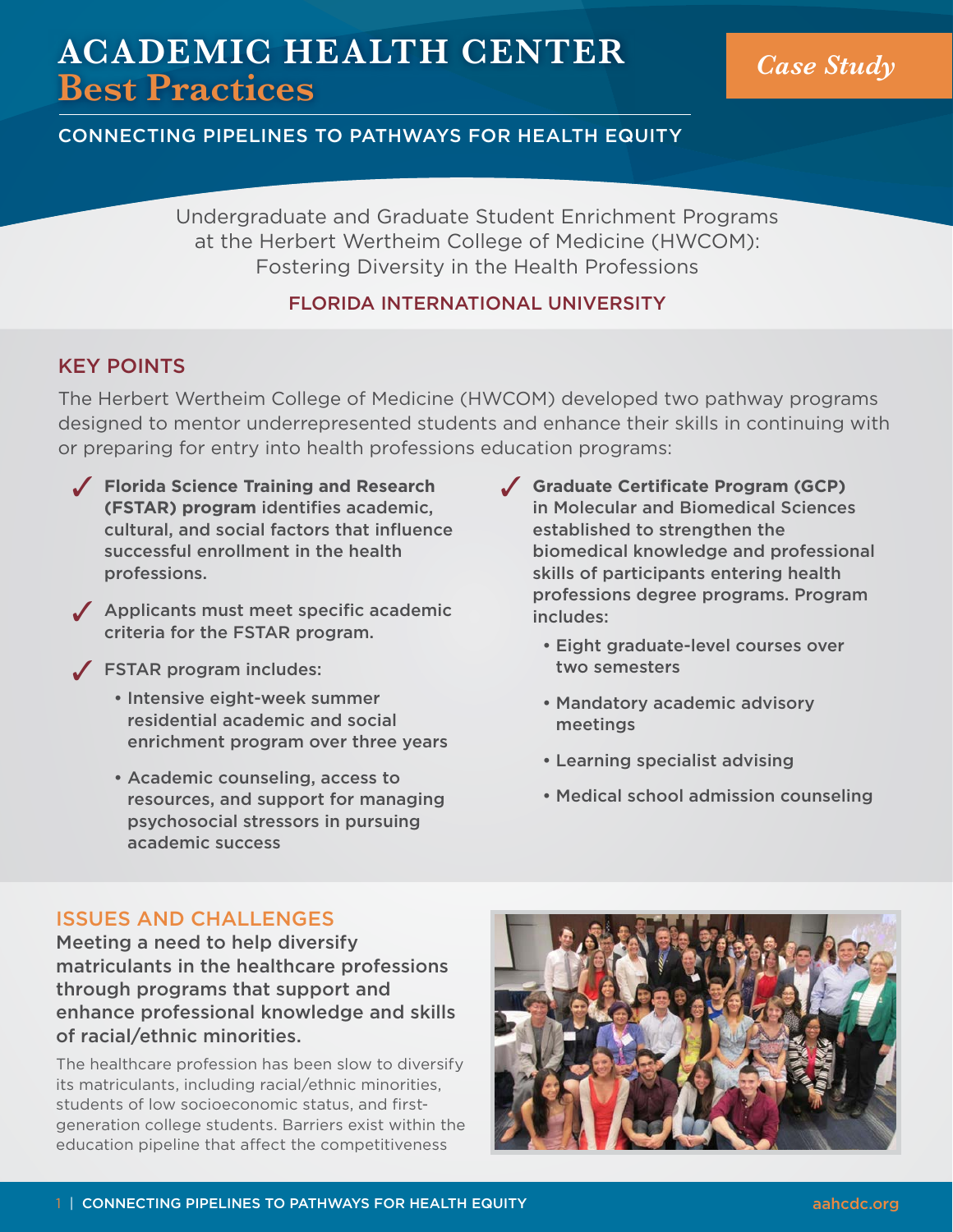# **ACADEMIC HEALTH CENTER Best Practices**

of students underrepresented in medicine from pursuing careers in the healthcare professions.

# THE FLORIDA INTERNATIONAL UNIVERSITY HWCOM APPROACH

Address the need for support and mentorship that focuses on the psychosocial stressors impacting racial/ ethnic minority learners; and develop a program that enhances the professional and knowledge skills necessary to be competitive in health profession degree programs.

This Case Study focuses on two pathway programs developed at The Herbert Wertheim College of Medicine (HWCOM) at Florida International University (FIU) designed to mentor underrepresented students and enhance their skills in continuing with or preparing for entry into health professions education programs.

### Florida Science Training and Research Program Identifies and Recruits from HBCUs

The Florida Science and Research Program (FSTAR), initially funded through a grant from the Office of Minority Health of the U.S. Department of Health and Human Services in 2016, created a relationship between Historically Black Colleges and Universities (HBCU) and HWCOM FIU to identify and recruit underrepresented in medicine students (URiM). Program funding included three years of recruitment, with an additional year for follow-up/ monitoring. There was a no-cost extension for one year, during which an additional 11 students were recruited for a total program enrollment of 57 students (Year  $1 - 13$ , Year  $2 - 13$ , Year  $3 - 20$ , Year  $4 -$  no recruiting, Year  $5 - 11$ ).

The FSTAR program was designed to identify the academic, cultural, and social factors that influence successful enrollment in medical or other health profession schools. One of the goals was to develop means to mentor underrepresented students and provide them with academic and career counseling to promote careers in the health professions.



#### Criteria for Participation and FSTAR Program Details

A panel of HWCOM faculty and staff selected applicants who met specific criteria: 3.0 overall GPA; completed fewer than 35 college credits; completed two semesters of college (full-time) by June 2020 at an HBCU partner institution; had taken the SAT/ACT exams; is a U.S. citizen or permanent resident; and completed an application with two recommendations (one from a science professor).

The program provides multiple channels for support and follow-up, including:

- The opportunity to participate in an intensive eight-week summer residential academic and social enrichment program at FIU HWCOM over three years;
- A longitudinal component requiring that a program coordinator and a social worker engage with participants monthly through in-person site visits and via phone or Skype, providing academic counseling, access to resources, and support in managing the psychosocial stressors that often occur in the pursuit of academic success; and
- Support for test preparation (GRE, MCAT, etc.) courses and programs.

#### Assessing Effectiveness of FSTAR Program

The effectiveness of the FSTAR program was assessed and reported annually to the funding agency. Metrics collected included: student evaluations of the application process and the eightweek summer residential program; and a series of psychosocial instruments used to collect data to assist in the development of individualized plans for each student. Data was collected upon completion of each academic year of the program.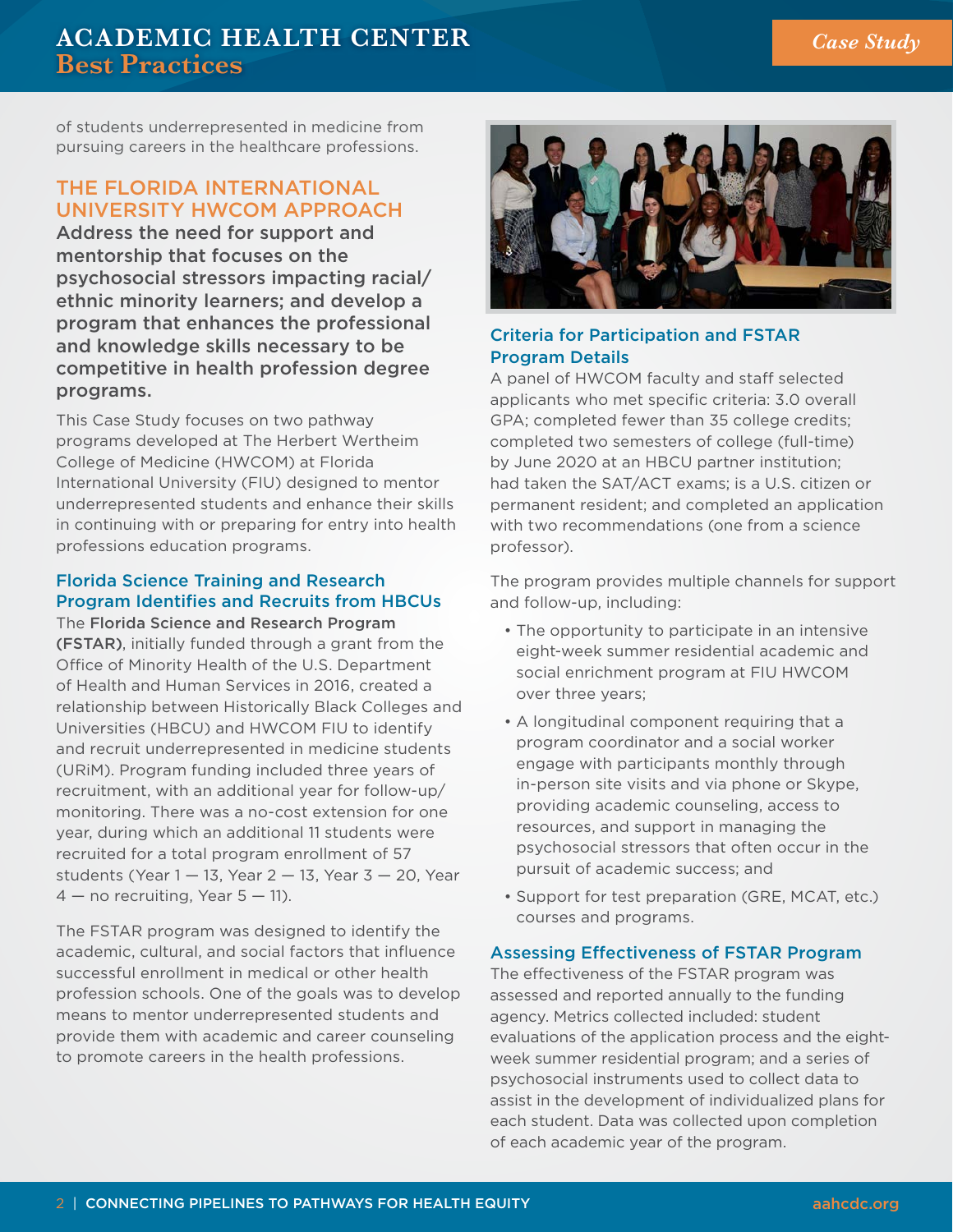#### **FSTAR Metrics**

| Year of<br>Program | # of<br>participants                                                                        | #<br>graduated<br><b>BS Degree</b> | #<br>enrolled<br>to med.<br>school | # EAP<br>Class<br>of 2026 | # in<br>PA<br>Prog. | # in<br>Biomed.<br><b>Masters</b><br>program | # in<br>Public<br>Health<br><b>Masters</b><br>Prog. | # in<br>Health<br>Admin<br><b>Masters</b><br>program | # in<br>Nursing<br>Prog. | # in<br>Post Bac   GCP<br>program | # in              | Total<br># in<br>other<br><b>STEM</b><br>Prog. |
|--------------------|---------------------------------------------------------------------------------------------|------------------------------------|------------------------------------|---------------------------|---------------------|----------------------------------------------|-----------------------------------------------------|------------------------------------------------------|--------------------------|-----------------------------------|-------------------|------------------------------------------------|
| 2016               | 13                                                                                          | 12                                 | 4                                  | $-$                       | 1                   |                                              |                                                     | --                                                   | $- -$                    | $- -$                             |                   | 4                                              |
| 2017               | 13                                                                                          | 11                                 | 2                                  | --                        | $-$                 |                                              | --                                                  | 1                                                    | $- -$                    | 1                                 | --                | 3                                              |
| 2018               | 20                                                                                          | 2                                  | --                                 | $*_{2}$                   | --                  | --                                           | --                                                  | --                                                   | 2                        | $- -$                             | --                | --                                             |
| 2019               | No Enrollment                                                                               |                                    |                                    |                           |                     |                                              |                                                     |                                                      |                          |                                   |                   |                                                |
| 2020               | 11                                                                                          | --                                 | --                                 | $- -$                     | --                  | --                                           | --                                                  | --                                                   | $- -$                    | $- -$                             | $\qquad \qquad -$ | --                                             |
| <b>TOTAL</b>       | 57<br>$*$ FAD . Fould Accoupting a Discussion (Discussional Accoupting to the disclosure of | 25                                 | 6                                  | $\overline{2}$            | 1                   | $\overline{2}$                               | 1                                                   | 1                                                    | $\overline{2}$           | 1                                 |                   | $\overline{\phantom{a}}$                       |

\* EAP = Early Acceptance Program (Provisional Acceptance to medical school)

#### Challenges to Program's Success

The FSTAR program has faced several challenges to its success, including:

- Lack of some academic support services at the home institutions, e.g., tutoring and prehealth advisors;
- Need for more psychosocial support at the home institutions;

2018

**TARS** 



- Data management, advising, and tracking software; and
- Access to and scheduling of STEM courses at the home institution.

#### Graduate Certificate Program (GCP) in Molecular and Biomedical Sciences Enhances Qualifications of Health Profession Degree **Applicants**

The Graduate Certificate Program (GCP) was launched in 2016 and aims to provide academic enhancement and professional development for its enrollees. In addition to strengthening biomedical knowledge, the program also focuses on enhancing professional skills. The goal is to improve the enrollee's qualification for a successful application to medical school or other health-related professional degree programs.

The GCP program is designed to improve communication and learning skills, as well as time management abilities. The two-semester program includes eight graduate-level courses, mandatory academic advisory meetings, learning specialist advising, and medical school admission counseling to help prepare students for a health professions career.

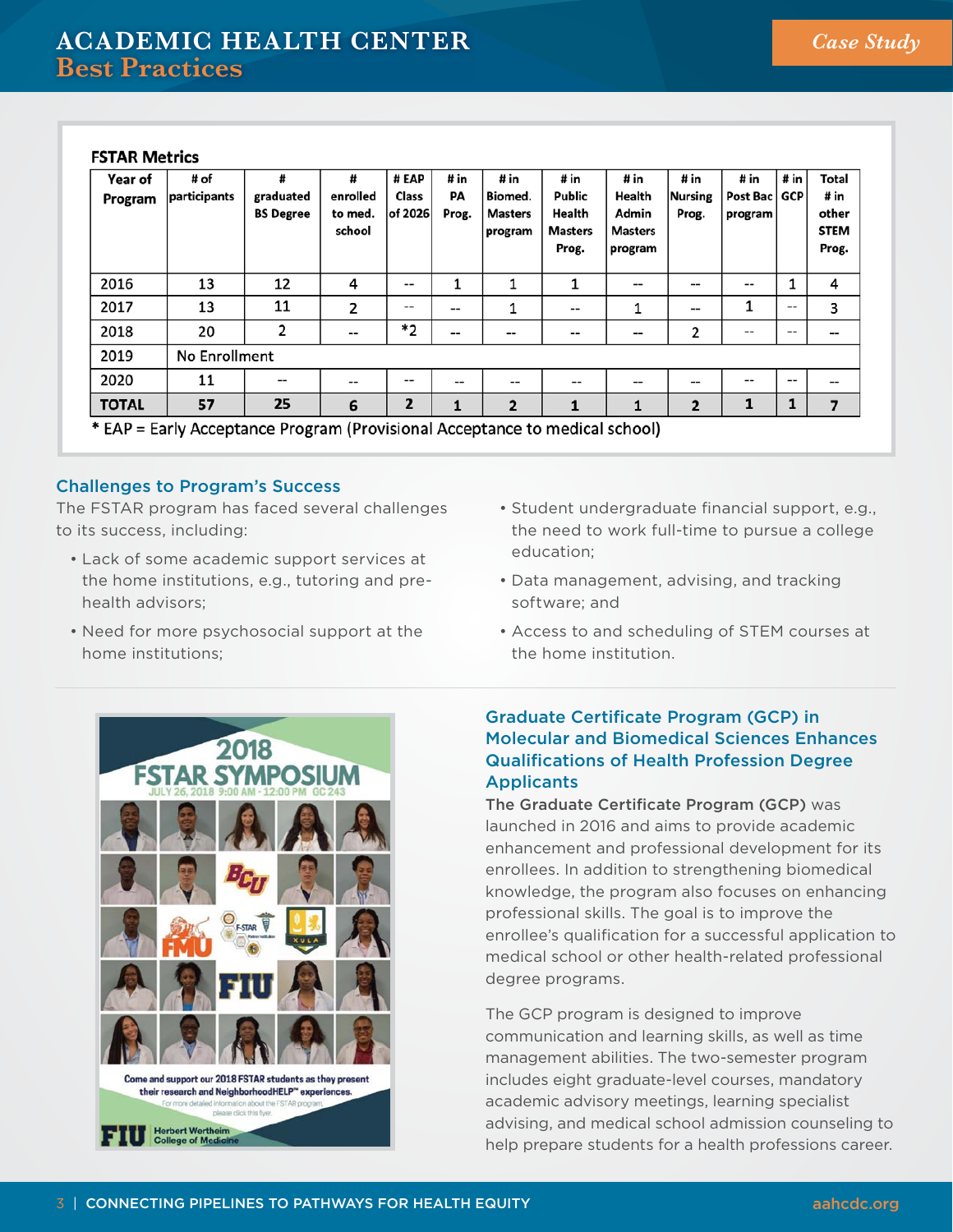| <b>GCP Metrics</b><br>Year of<br>Program<br>2017<br>2018<br>2019 | # of<br>Students<br>48<br>51<br>56 | # of<br><b>Certificates</b><br>awarded<br>42<br>33<br>42 | # in<br>medical<br>school<br>Class of<br>2021<br>22<br>$\qquad \qquad -$<br>$\hspace{0.05cm}$ – $\hspace{0.05cm}$ | # in<br>medical<br>school<br>Class of<br>2022<br>13<br>15<br>-- | # in<br>medical<br>school<br>Class of<br>2023<br>1<br>10<br>21 | # in<br>medical<br>school<br><b>Class of</b><br>2024<br>--<br>3<br>9 | Total #<br>οf<br>students<br>in<br>medical<br>school<br>36<br>28<br>30 | % of<br>cohort<br>earning<br>certificate<br>who are<br>in<br>medical<br>school **<br>86%<br>85%<br>72% |
|------------------------------------------------------------------|------------------------------------|----------------------------------------------------------|-------------------------------------------------------------------------------------------------------------------|-----------------------------------------------------------------|----------------------------------------------------------------|----------------------------------------------------------------------|------------------------------------------------------------------------|--------------------------------------------------------------------------------------------------------|
|                                                                  |                                    |                                                          |                                                                                                                   |                                                                 |                                                                |                                                                      |                                                                        |                                                                                                        |
| 2020                                                             | 61                                 | 33                                                       | $- -$                                                                                                             | --                                                              | $- -$                                                          | 19                                                                   | $19*$                                                                  | 56%                                                                                                    |
| <b>TOTAL</b>                                                     | 216                                | 150                                                      | 22                                                                                                                | 28                                                              | 32                                                             | 31                                                                   | 113                                                                    | 75%                                                                                                    |

\* Many applicants in current cycle

\*\*Not all students applied/will apply to medical school

#### Challenges to Program's Success

The GCP is still young and is facing its share of challenges. Currently, there are financial constraints to the program, including no scholarships or federal loans available to support tuition. The program is experiencing a 10 percent attrition after the first semester. We are also trying to develop a means for post-program tracking and follow-up of students who have enrolled.

**Graduate Certificate in Molecular** and Biomedical Sciences Strengthen your biomedical knowledge Enhance your professionalism skills Improve your qualifications for application<br>to medical school and other health ional degree programs - Madcai Call Biology and Biochamistry - Medical Genetics<br>- Medical Genetics<br>- Medical Microbiology and Immunology Martical Molecular Flickcov www.arenowser.com/<br>Medical Physiology<br>Polimscraf Skills in Medical Econom I and II innice all Skills in Modelis Schurcun I in<br>sight by medical solved booky ( Hiporous sum)<br>holl ( Small dasa solvet-based program ( Lecta Fachelor's degree completed prior to matriculation<br>U.S. citizenship or U.S. permanent realders status<br>All MD prenequisite courses completed Herbert Wer 11200 SW 8th Street, AHC2, 693, Marri, FL 33199<br>305-345-9054) biomedoers@fu.edu | go.fu.edu/GCPMBS rte in Moleo